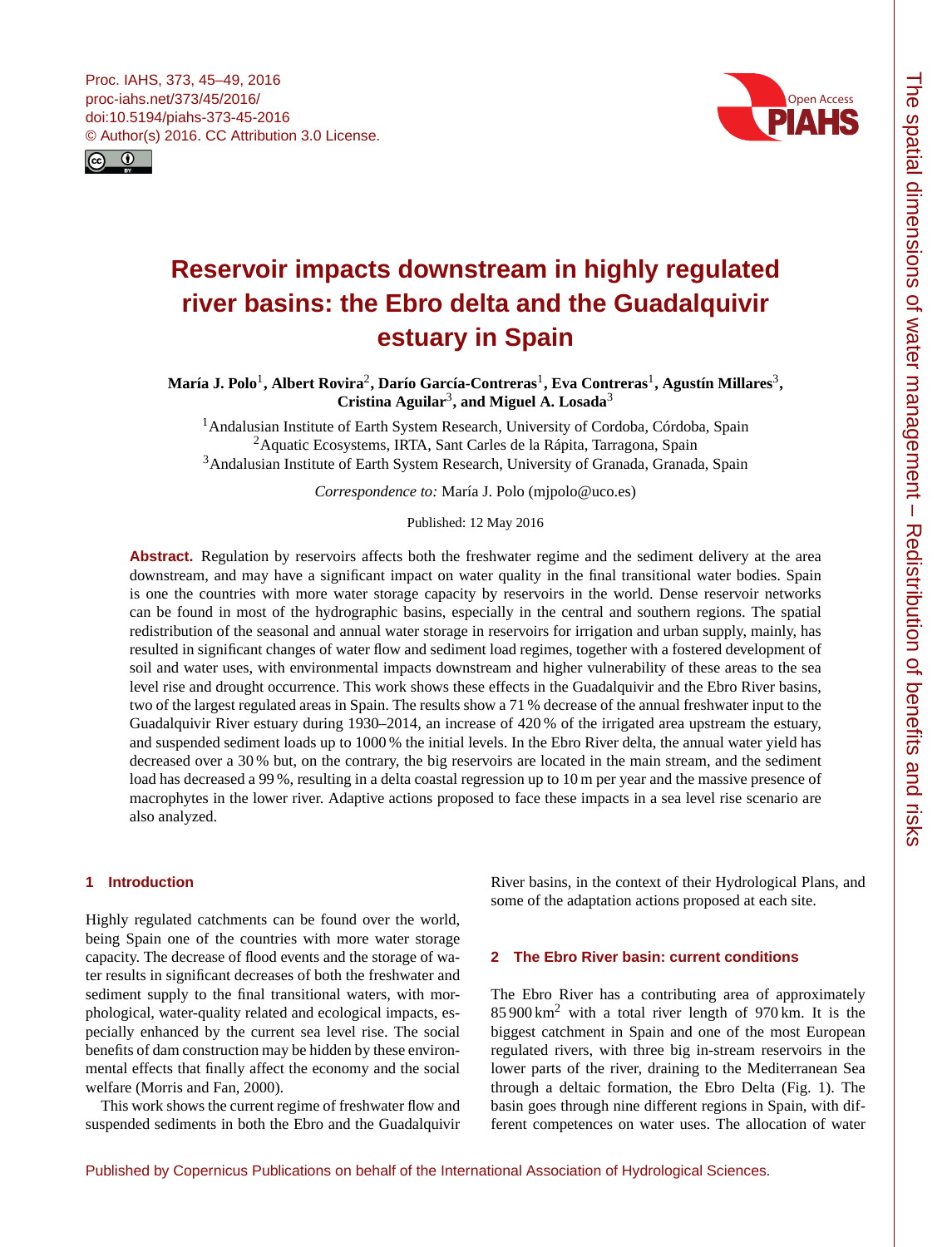**Figure 1.** The Ebro River basin in Spain. Location and drainage network (left), the final reach of the river and the Ebro Delta in the Mediterranean Sea (right) with location of dams and main irrigation channels.

Flix dam Length: 13 km

Capacity: 11 hm<sup>3</sup>

**Built in: 1948** 

Riba-Roia dam

Length: 30 km

Xerta

Torto

| N

Capacity: 210 hm<sup>3</sup>

Built in: 1969 vear

Móra d'Ebre

Irrigation channels Capacity: 50 m<sup>3</sup>/s<sup>-1</sup>

resources from the basin is a source of conflicts, not only due to the water uses within and upstream from each region, but also because of the established water uses recently approved by the Spanish Government in the new Ebro River Basin Plan.

The mean annual average precipitation in the catchment, with strong snow influence, ranges from over 2000 mm in the Pyrenees to less than 400 mm in the internal arid areas, with mean annual average temperature of 12.5 °C but strong local gradients across the river basin [\(www.chebro.es,](www.chebro.es) last access: 30 January 2016). The annual runoff is highly variable as usually found in Mediterranean catchments, but it has dramatically decreased during the 20th century due to increasing water uses and the river regulation from reservoirs (Gallart and Llorens, 2004). The mean annual flow at Tortosa (Fig. 1), close to the Mediterranean Sea, for the period 1981–  $2010$  is  $289 \text{ m}^3 \text{ s}^{-1}$  (Rovira et al., 2015), value well below the estimated  $464 \text{ km}^3 \text{ s}^{-1}$  under natural regime conditions given by the current hydrological plan [\(www.chebro.es\)](www.chebro.es). Water resources are allocated to irrigation, hydropower production, and urban uses. Up to 190 reservoirs, most of them built during the 1950–1975 period, regulate 57 % of the mean annual water yield (Batalla et al., 2004), regulate the river flow with a total impoundment capacity of  $7524 \text{ hm}^3$  $(0.088 \text{ hm}^3 \text{ km}^{-2}).$ 

The reservoir network and the existing dams close to the delta capture most of the sediment loads from the catchment (Rovira et al., 2014), which adds to the effects of the current trend of sea level rise; both processes and the loss of freshwater delivery affect the subsidence dynamics of the delta, as many authors state (Ibáñez et al., 2010). The final in-stream system of dams formed by the Mequinensa-Ribaroja and Flix reservoirs (see Fig. 1) virtually trap all sediments transported



**Figure 2.** Rating curve of water flow-suspended sediment concentration at Tortosa (Fig. 1) in the lower Ebro River, obtained from data during March 2008–December 2015.

by the Ebro River mainstream and the Segre-Cinca tributaries. In consequence, the total sediment load debouched to the Ebro delta and the Mediterranean Sea has dramatically dropped from approximately 20–30 million tyr<sup>-1</sup> at the end of the 19th century (Varela et al., 1986; Ibáñez et al., 1996), to 0.99 million t yr−<sup>1</sup> at present (Rovira et al., 2015). Figure 2 shows the relationship between the mean water discharge and suspended sediment concentration at Tortosa (Fig. 1), located approximately 40 km upstream from the delta and 15 km from the estuarine zone, obtained from daily data during 2008–2015. The values are well below the reported concentrations during floods at the beginning of the past century, which ranged between 1 and 10 g L<sup>-1</sup> (Gorría, 1877; Ibáñez et al., 1996).

The loss of sediment supply has resulted in a coastal regression greater than 10 m per year at the river mouth, where 150 ha of wetland were lost between 1957 and 2000. This sediment deficit is augmented by the reduction in the average elevation or height of the Delta, due to the sea level rise and the natural subsidence affecting the Delta (Ibáñez et al., 2010). Hence, around 50 % of the Delta's surface area could be under the sea level at the end of the 21st century (Alvarado-Aguilar et al., 2012). In addition, changes in the Ebro fluvial regime (i.e. annual water yield reduction, decrease on the magnitude and frequency of medium and large floods; Batalla et al., 2004), has lead to the explosion of macrophytes along the lower Ebro River (Ibáñez et al., 2012) with a tremendous ecological impact.

### **3 The Guadalquivir River basin: current conditions**

The Guadalquivir River has a contributing catchment of approximately 57 400  $\text{km}^2$  and a length of 657 km. It is one of the biggest catchment in Spain and one of the most regulated, with 60 reservoirs distributed throughout the tributaries of

Mequinensa dam

Capacity: 1534 hm<sup>3</sup>

Built in: 1966 year

Length: 84 km

 $^{\uparrow}$  N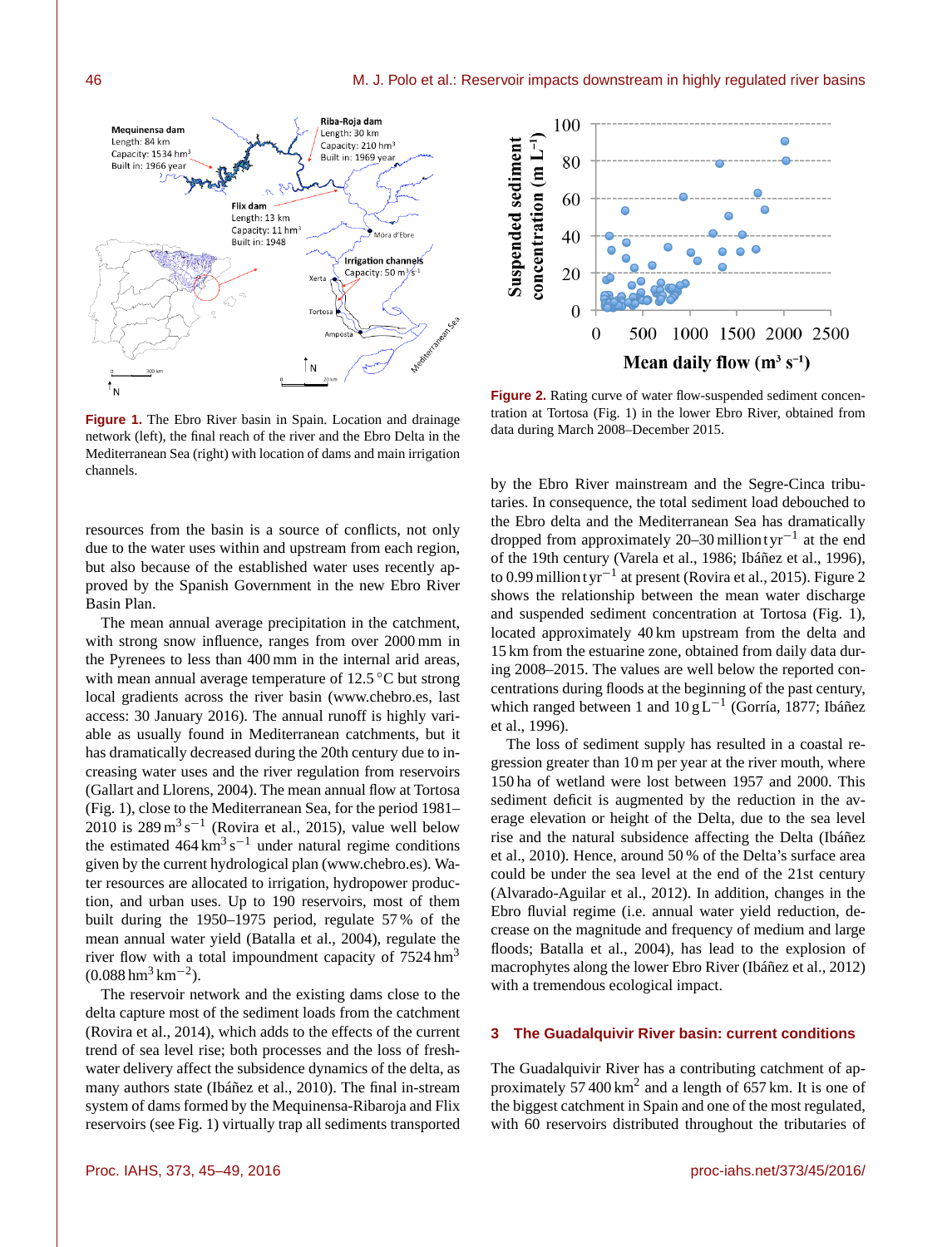#### M. J. Polo et al.: Reservoir impacts downstream in highly regulated river basins 47



**Figure 3.** The Guadalquivir River basin in Spain draining to the Atlantic Ocean. Drainage network and reservoirs (dark blue small areas) upstream the estuary (grey area); the red point locates the Alcalá del Río dam, at the head of the estuary. The coloured subbasins drain directly to the estuary area.

the river, draining to the Atlantic Ocean through an estuarine area, the Guadalquivir Estuary (Fig. 3). The basin belongs to three different regions in Spain but up to a 90 % of its area is in Andalusia, and the allocation of water resources from the basin is mainly for irrigation (80 % of the water resource volume).

The mean annual average precipitation in the catchment, with a slight snow influence at its headwaters, is higher than 2000 mm in mountainous areas throughout the basin, and lower than 300 mm in the eastern arid areas, with mean annual average temperature of 16.9 ℃ and strong local gradients, especially at the East, where snow and semiarid areas coexist [\(www.chguadalquivir.es,](www.chguadalquivir.es) last access: 30 January 2016). The annual runoff is also highly variable, but its significant decrease during the 20th century is associated to the increase of irrigated areas (Contreras, 2012).

Most of the reservoirs were built during the 1930–1970 period and the 1970–1990 period (equivalent to the 50 and 75 % of the total capacity; Contreras, 2012), regulate the river flow with a global capacity of  $8101 \text{ hm}^3$  (0.1411 hm<sup>3</sup> km<sup>-2</sup>). The mean annual flow at Alcalá del Río (Fig. 3), at the head of the estuary, was estimated as  $129 \text{ m}^3 \text{ s}^{-1}$  during the period 1931–1980, and as  $63 \text{ m}^3 \text{ s}^{-1}$  after this period (Contreras, 2012); these values, however, strongly contrast with the maximum flows during flooding periods, that reached 5400 and  $6700 \,\mathrm{m^3\,s^{-1}}$  in Cordoba and Seville, respectively, in February 1963 (the historical maximum during the 20th century), and reduced to values over  $3000 \text{ m}^3 \text{ s}^{-1}$  after the building of dams afterwards [\(www.chguadalquivir.es\)](www.chguadalquivir.es).

The high regulation per unit area in the catchment has also led to a high trapping efficiency of the sediments; however, the lack of in-stream reservoirs in the Guadalquivir River (the influence of the Alcalá del Río dam with just  $20 \text{ hm}^3$  is negligible) and the cropping system used downstream dams result



**Figure 4.** Rating curve water flow-suspended sediment concentration downstream the Alcalá del Río Dam (Fig. 3) in the head of the Guadalquivir Estuary, obtained from data during 1993–2007; a zoom for the interval 0–500 mg L<sup>-1</sup> is included for clarity.

in significant suspended sediments concentration in the river. Figure 4 shows the relationship between the mean daily flow delivered by Alcalá del Río and the suspended sediment concentration during 1993-2007.

However, significantly higher concentrations are usually found along the estuary, in which the dramatic decrease of freshwater delivery from the catchment has altered the sediment dynamics and budget, two turbidity maximum areas found (Díez-Minguito et al., 2012), and tidal dynamics influencing both salinity and sediments dynamics (Díez-Minguito et al., 2013, 2014), with turbidity events that may persist over weeks after a flooding event. Contreras and Polo (2012) reported values up to 14 and  $9 g L^{-1}$  at the upper and mediumlow reaches of the estuary.

#### **4 Adaptation actions: some reflections**

Both the Ebro Delta and the Guadalquivir Estuary suffer strong morphological changes due to the decrease of freshwater from their catchments and the trapping effect of their reservoir networks. However, despite the differences from the marine dynamics between both systems (Mediterranean Sea and Atlantic Ocean), some additional factors produce the opposite effects. In the Ebro River, the presence of in-stream reservoirs in the lower parts of the river basin results in a very low suspended-sediment concentration and a low sediment delivery to the delta. In the Guadalquivir River, the lack of reservoirs in the main stream results in high suspendedsediment concentrations along its pathway that is significantly increased in the estuary due to the very low freshwater delivery from the catchment, and the usual dominance under such conditions of the tidal processes. Figures 2 and 4 show the different order of magnitude of the current concentrations of suspended sediments in each one of both cases.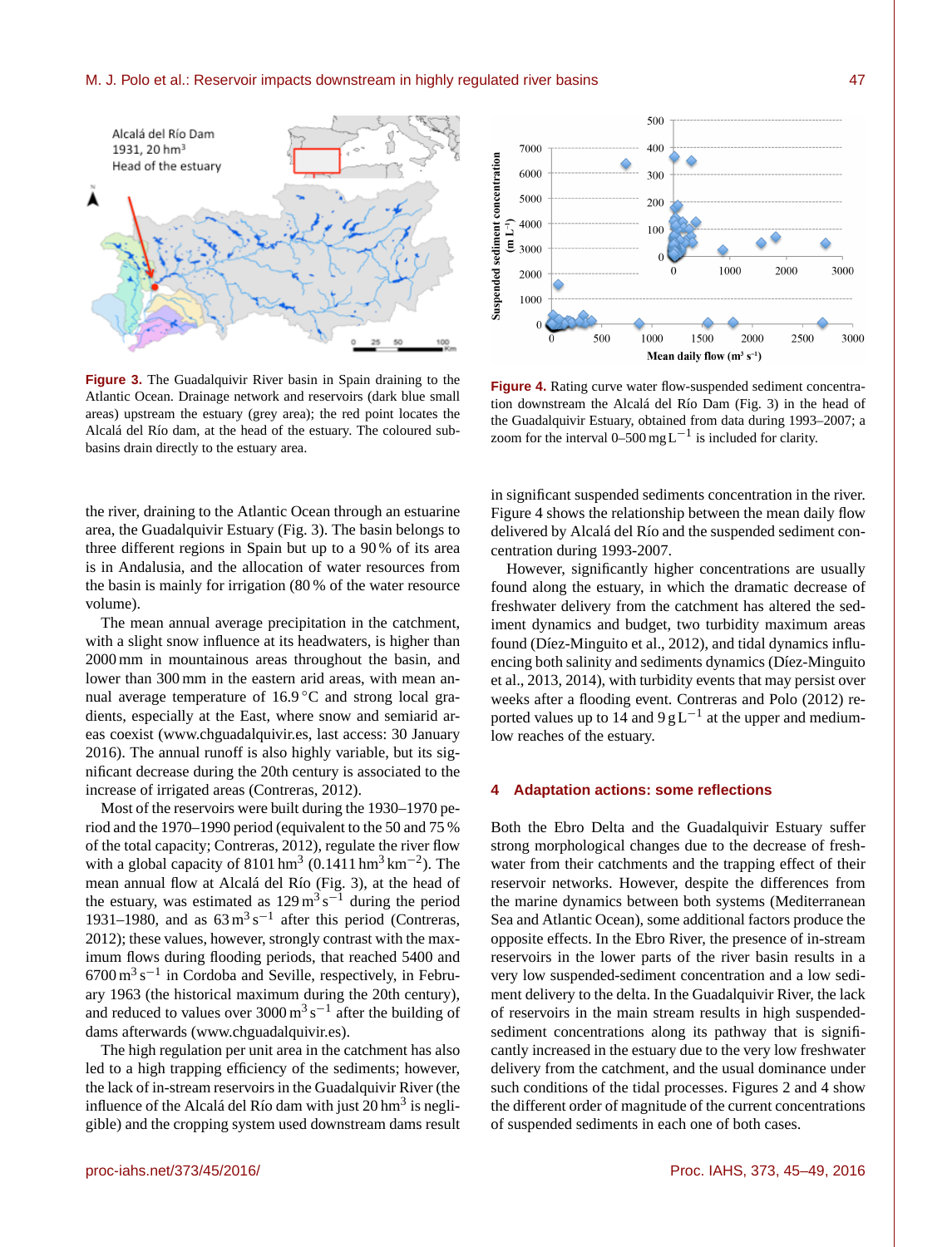

**Figure 5.** 2-dimensional simulation of the time evolution (from left to right) of the suspended sediment plume generated by a controlled injection at Mora d'Ebre (see Fig. 1) in the final reach of the Ebro River; permanent flow conditions of  $100 \text{ m}^3 \text{ s}^{-1}$  and a triangular sedimentograph for the load with maximum value of  $50 \text{ mgL}^{-1}$ .

In the projected actions to mitigate some of the effects of the water use upstream, the Guadalquivir River Authority proposes a transfer of water from upstream Alcalá del Río to the rice farmers in the estuary, who have serious damages from the higher salinity during the medium and low water regime. Some actions are also intended for environmental objectives.

In the Ebro River, the planned water uses have recently arisen conflicts and protests from the neighboring areas of the delta and Catalonia in general. As to the dramatic sediment deficit, the on-going LIFE project, EBRO-ADMICLIM, is developing pilot actions of sediment injections in the lower reach of the river to cope with the trapping by reservoirs [\(http://www.lifeebroadmiclim.eu/es/,](http://www.lifeebroadmiclim.eu/es/) last access: 8 April 2016). Figure 5 shows one example of the simulations performed to design these injections within the project.

However, no adaptation focus is included in the hydrological plans to decrease water use in the catchments. Despite the specific processes leading to the environmental affections in both the Ebro delta and the Guadalquivir estuary, and the warming period and increasing sea level rise, undoubtedly an increase of the freshwater delivery to these systems would mitigate the imbalances and make any other action much more efficient. When will society assume the excessive consumption of water in these regions? Adaptation should be an optimal point between adapting the environment to us, and adapting us to the environment.

## **5 Conclusions**

The work presents two highly regulated but different catchments in Spain and the main general impacts of their reservoir networks. The different type of network, with or with-

out in-stream reservoirs, has a different impact on the sediment delivery to the river mouth. Despite their differences in the tidal dynamics, the significant decrease of freshwater suffered by both of them greatly affects the riverine, and deltaic/estuarine morphologies. Adaptation actions must foresee a decrease in the water use upstream throughout the catchment, if an efficient adaptation plan is to be developed. Specific actions such as study of the pilot injections studied in the EBRO-ADMICLIM project are needed to cope with the future conditions, and science and engineering can jointly contribute to a rigorous decision-making framework that provides support for unpopular but necessary measurements.

**Author contributions.** María J. Polo collected the information about the Guadalquivir River Basin, designed the experiments simulated in the Ebro River, and prepared the manuscript; A. Rovira collected the information about the Ebro River basin, carried out the field campaigns at the Ebro River and collaborated in the experimental design and manuscript redaction; D. García-Contreras adapted the model code of the Ebro River simulations and performed them; E. Contreras and C. Aguilar analyzed the Guadalquivir River data; A. Millares participated in the experimental design of the Ebro River simulations; Miguel A. Losada supervised the Guadalquivir River Basin study.

**Acknowledgements.** This work was funded by the project LIFE EBRO-ADMICLIM (ENV/ES/001182) and the project RNM-4735-Proyecto de Excelencia-Junta de Andalucía.